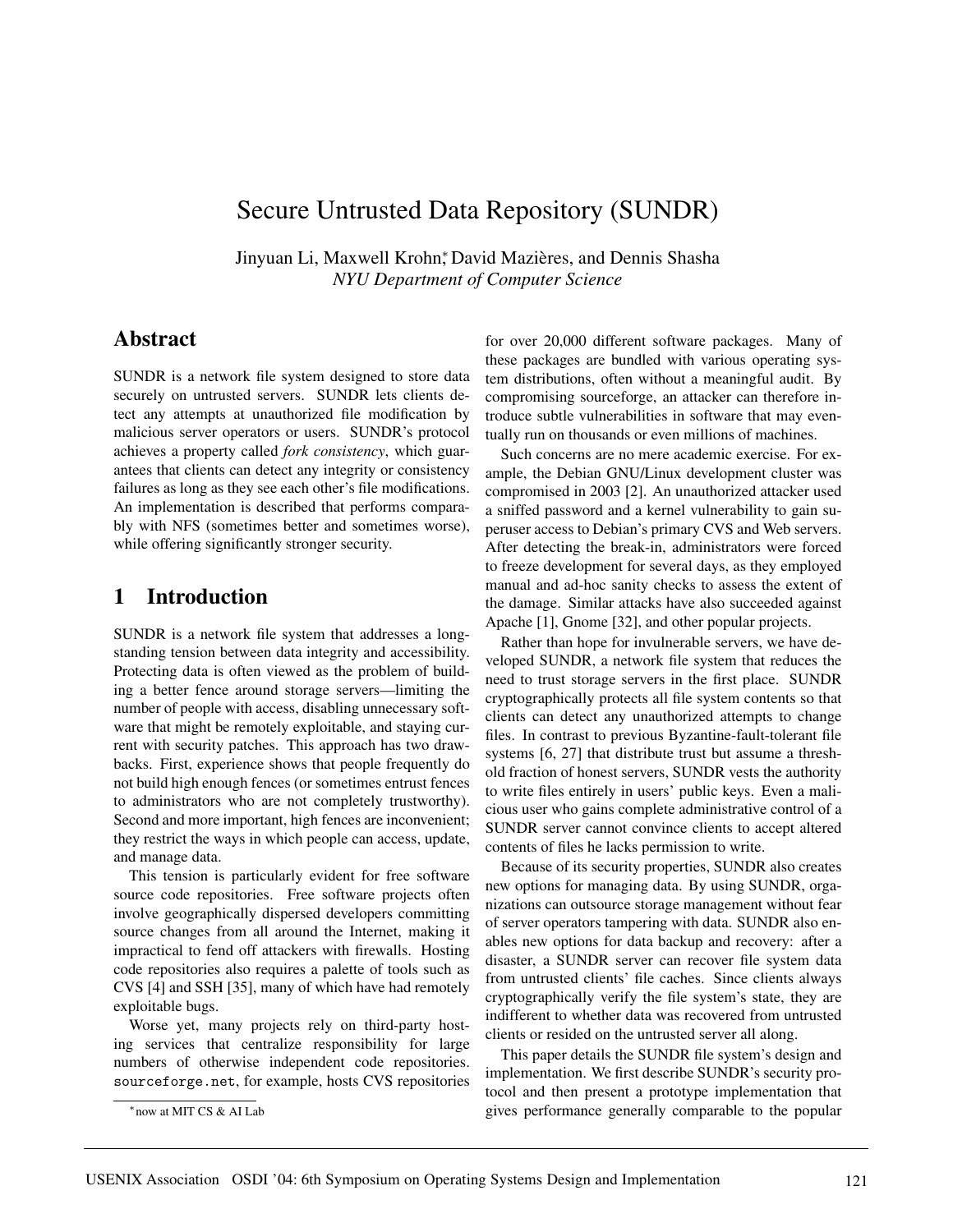NFS file system under both an example software development workload and microbenchmarks. Our results show that applications like CVS can benefit from SUNDR's strong security guarantees while paying a digestible performance penalty.

# **2 Setting**

SUNDR provides a file system interface to remote storage, like NFS [29] and other network file systems. To secure a source code repository, for instance, members of a project can mount a remote SUNDR file system on directory /sundr and use /sundr/cvsroot as a CVS repository. All checkouts and commits then take place through SUNDR, ensuring users will detect any attempts by the hosting site to tamper with repository contents.

Figure 1 shows SUNDR's basic architecture. When applications access the file system, the client software internally translates their system calls into a series of *fetch* and *modify* operations, where fetch means retrieving a file's contents or validating a cached local copy, and modify means making new file system state visible to other users. Fetch and modify, in turn, are implemented in terms of SUNDR protocol RPCs to the server. Section 3 explains the protocol, while Section 5 describes the server design.

To set up a SUNDR server, one runs the server software on a networked machine with dedicated SUNDR disks or partitions. The server can then host one or more file systems. To create a file system, one generates a public/private *superuser* signature key pair and gives the public key to the server, while keeping the private key secret. The private key provides exclusive write access to the root directory of the file system. It also directly or indirectly allows access to any file below the root. However, the privileges are confined to that one file system. Thus, when a SUNDR server hosts multiple file systems with different superusers, no single person has write access to all files.

Each user of a SUNDR file system also has a signature key. When establishing an account, users exchange public keys with the superuser. The superuser manages accounts with two superuser-owned file in the root directory of the file system: .sundr.users lists users' public keys and numeric IDs, while . sundr.group designates groups and their membership. To mount a file system, one must specify the superuser's public key as a command-line argument to the client, and must furthermore give the client access to a private key. (SUNDR could equally well manage keys and groups with more flexible certificate schemes; the system only requires some way for users to validate each other's keys and group membership.)

Throughout this paper, we use the term *user* to desig-



Figure 1: Basic SUNDR architecture.

nate an entity possessing the private half of a signature key mapped to some user ID in the .sundr.users file. Depending on context, this can either be the person who owns the private key, or a client using the key to act on behalf of the user. However, SUNDR assumes a user is aware of the last operation he or she has performed. In the implementation, the client remembers the last operation it has performed on behalf of each user. To move between clients, a user needs both his or her private key and the last operation performed on his or her behalf (concisely specified by a version number). Alternatively, one person can employ multiple user IDs (possibly with the same public key) for different clients, assigning all file permissions to a personal group.

SUNDR's architecture draws an important distinction between the administration of servers and the administration of file systems. To administer a server, one does not need any private superuser keys.<sup>1</sup> In fact, for best security, key pairs should be generated on separate, trusted machines, and private keys should never reside on the server, even in memory. Important keys, such as the superuser key, should be stored off line when not in use (for example on a floppy disk, encrypted with a passphrase).

# **3 The SUNDR protocol**

SUNDR's protocol lets clients detect unauthorized attempts to modify files, even by attackers in control of the server. When the server behaves correctly, a fetch reflects exactly the authorized modifications that happened before it.2 We call this property *fetch-modify consistency*.

If the server is dishonest, clients enforce a slightly

<sup>&</sup>lt;sup>1</sup>The server does actually have its own public key, but only to prevent network attackers from "framing" honest servers; the server key is irrelevant to SUNDR's security against compromised servers.

<sup>2</sup>Formally, *happens before* can be any irreflexive partial order that preserves the temporal order of non-concurrent operations (as in Linearizability [11]), orders any two operations by the same client, and orders a modification with respect to any other operation on the same file.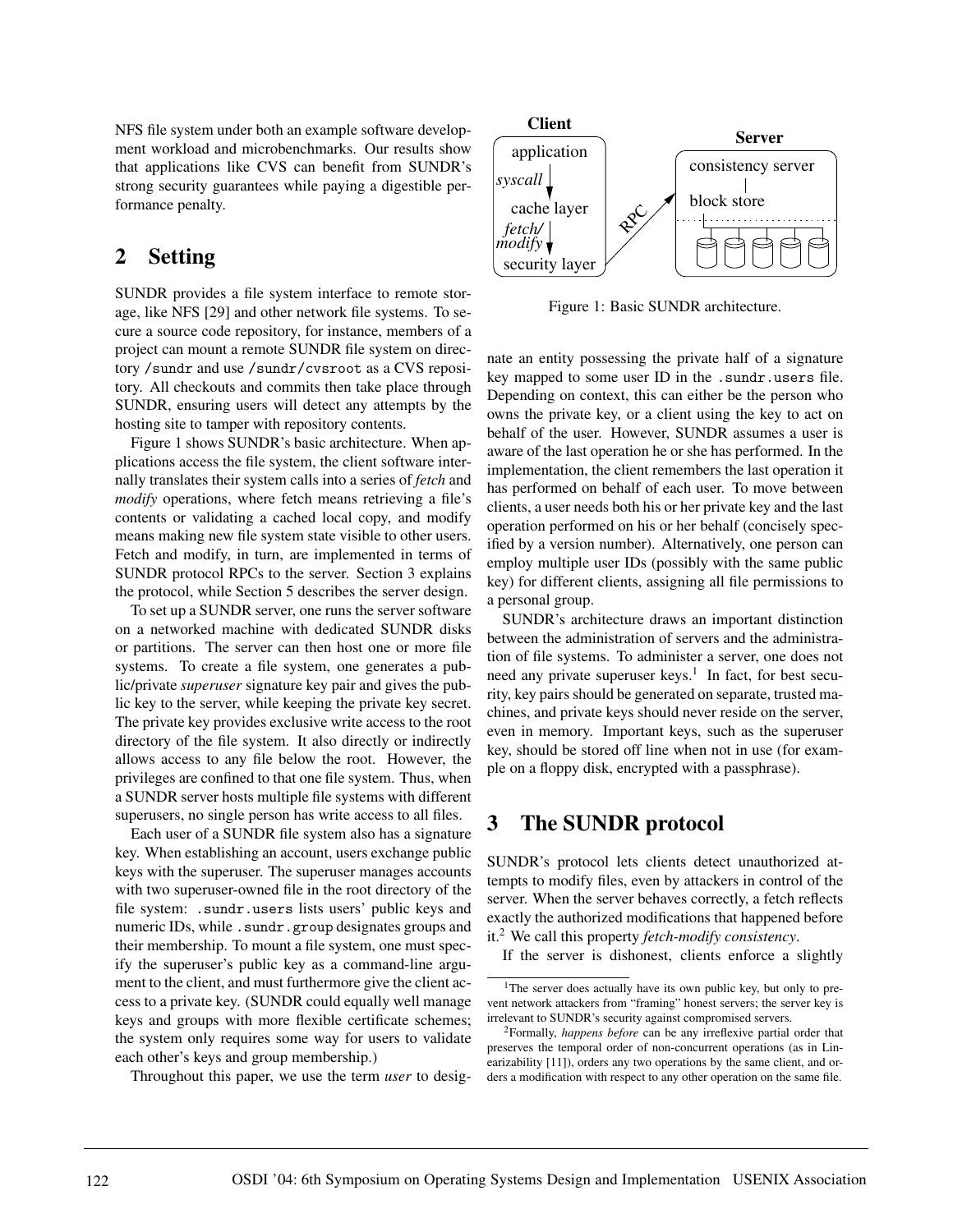weaker property called *fork consistency*. Intuitively, under fork consistency, a dishonest server could cause a fetch by a user A to miss a modify by  $B$ . However, either user will detect the attack upon seeing a subsequent operation by the other. Thus, to perpetuate the deception, the server must fork the two user's views of the file system. Put equivalently, if A's client accepts some modification by  $B$ , then at least until  $B$  performed that modification, both users had identical, fetch-modify-consistent views of the file system.

We have formally specified fork consistency [16], and, assuming digital signatures and a collision-resistant hash function, proven SUNDR's protocol achieves it [17]. Therefore, a violation of fork consistency means the underlying cryptography was broken, the implementation deviated from the protocol, or there is a flaw in our mapping from high-level Unix system calls to low-level fetch and modify operations.

In order to discuss the implications of fork consistency and to describe SUNDR, we start with a simple straw-man file system that achieves fork consistency at the cost of great inefficiency (Section 3.1). We then propose an improved system with more reasonable bandwidth requirements called "Serialized SUNDR" (Section 3.3). We finally relax serialization requirements, to arrive at "concurrent SUNDR," the system we have built (Section 3.4).

#### **3.1 A straw-man file system**

In the roughest approximation of SUNDR, the straw-man file system, we avoid any concurrent operations and allow the system to consume unreasonable amounts of bandwidth and computation. The server maintains a single, untrusted global lock on the file system. To fetch or modify a file, a user first acquires the lock, then performs the desired operation, then releases the lock. So long as the server is honest, the operations are totally ordered and each operation completes before the next begins.

The straw-man file server stores a complete, ordered list of every fetch or modify operation ever performed. Each operation also contains a digital signature from the user who performed it. The signature covers not just the operation but also *the complete history of all operations that precede it*. For example, after five operations, the history might appear as follows:

|        |        | $f \cdot \text{tech}(f_2) \mid \text{mod}(f_3) \mid \text{fetch}(f_3) \mid \text{mod}(f_2) \mid \text{fetch}(f_2)$ |        |        |
|--------|--------|--------------------------------------------------------------------------------------------------------------------|--------|--------|
| user A | user B | user A                                                                                                             | user A | user B |
| S1g    | S1g    | S1g                                                                                                                | S1Q    | S1g    |

To fetch or modify a file, a client acquires the global lock, downloads the entire history of the file system, and validates each user's most recent signature. The client also checks that its own user's previous operation is in the downloaded history (unless this is the user's very first operation on the file system).

The client then traverses the operation history to construct a local copy of the file system. For each modify encountered, the client additionally checks that the operation was actually permitted, using the user and group files to validate the signing user against the file's owner or group. If all checks succeed, the client appends a new operation to the list, signs the new history, sends it to the server, and releases the lock. If the operation is a modification, the appended record contains new contents for one or more files or directories.

Now consider, informally, what a malicious server can do. To convince a client of a file modification, the server must send it a signed history. Assuming the server does not know users' keys and cannot forge signatures, any modifications clients accept must actually have been signed by an authorized user. The server can still trick users into signing inappropriate histories, however, by concealing other users' previous operations. For instance, consider what would happen in the last operation of the above history if the server failed to show user  $B$  the most recent modification to file  $f_2$ . Users A and B would sign the following histories:

| user A: | $fetch(f_2)$<br>user A<br>sig | $mod(f_3)$<br>user B<br>sig | $fetch(f_3)$<br>user A<br>sig | $mod(f_2)$<br>user A<br>sig |
|---------|-------------------------------|-----------------------------|-------------------------------|-----------------------------|
|         | $f, (f_2)$                    | $mod(f_3)$                  | fetch $(f_3)$                 | fetch $(f_2)$               |
| user B: | user A                        | user B                      | user A                        | user B                      |
|         | sig                           | sig                         | $\overline{\text{sig}}$       | sig                         |

Neither history is a prefix of the other. Since clients always check for their own user's previous operation in the history, from this point on, A will sign only extensions of the first history and  $B$  will sign only extensions of the second. Thus, while before the attack the users enjoyed fetch-modify consistency, after the attack the users have been forked.

Suppose further that the server acts in collusion with malicious users or otherwise comes to possess the signature keys of compromised users. If we restrict the analysis to consider only histories signed by honest (i.e., uncompromised) users, we see that a similar forking property holds. Once two honest users sign incompatible histories, they cannot see each others' subsequent operations without detecting the problem. Of course, since the server can extend and sign compromised users' histories, it can change any files compromised users can write. The re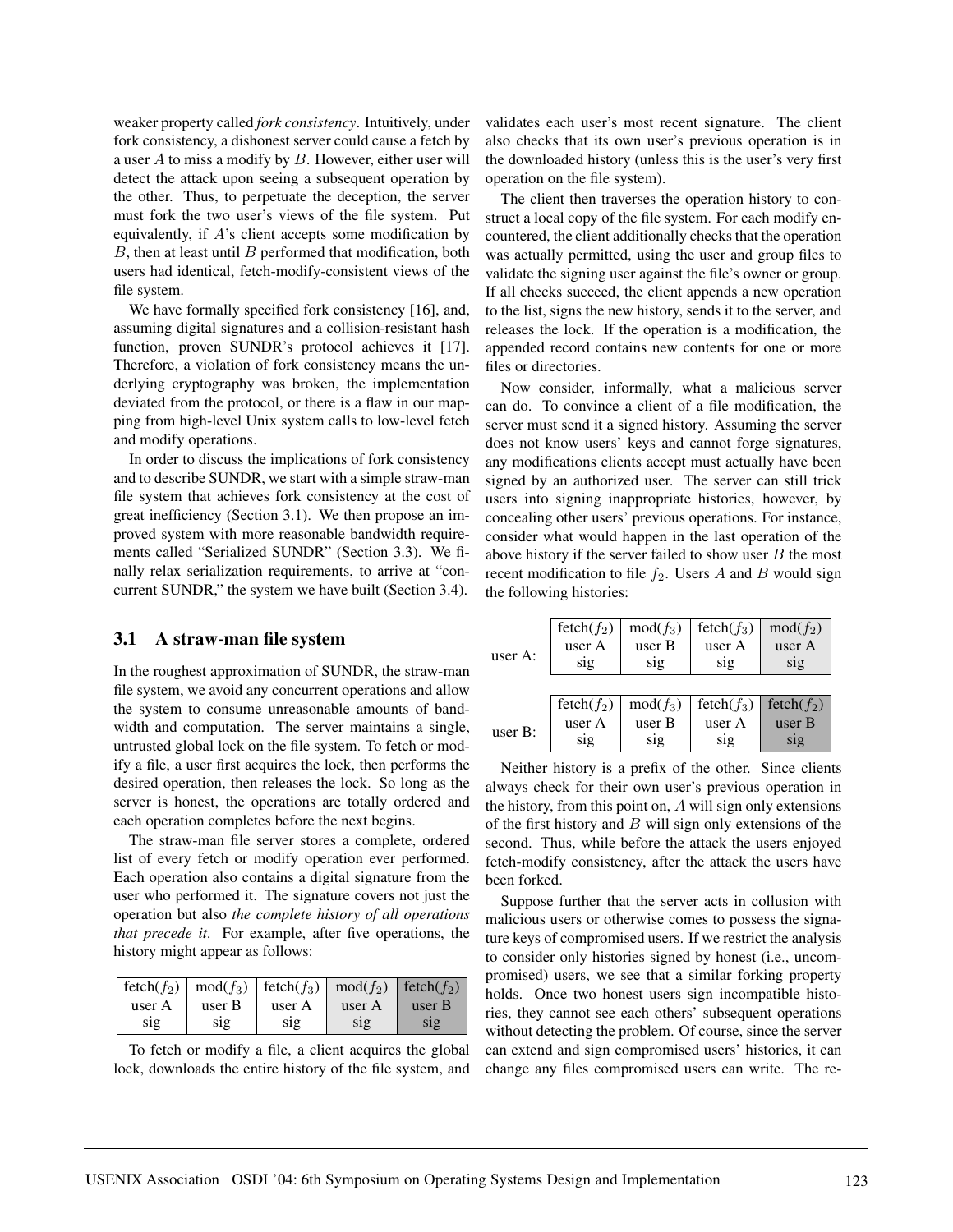maining files, however, can be modified only in honest users' histories and thus continue to be fork consistent.

#### **3.2 Implications of fork consistency**

Fork consistency is the strongest notion of integrity possible without on-line trusted parties. Suppose user A comes on line, modifies a file, and goes off line. Later, B comes on line and reads the file. If  $B$  doesn't know whether  $A$ has accessed the file system, it cannot detect an attack in which the server simply discards A's changes. Fork consistency implies this is the only type of undetectable attack by the server on file integrity or consistency. Moreover, if A and B ever communicate or see each other's future file system operations, they can detect the attack.

Given fork consistency, one can leverage any trusted parties that are on line to gain stronger consistency, even fetch-modify consistency. For instance, as described later in Section 5, the SUNDR server consists of two programs, a block store for handling data, and a consistency server with a very small amount of state. Moving the consistency server to a trusted machine trivially guarantees fetch-modify consistency. The problem is that trusted machines may have worse connectivity or availability than untrusted ones.

To bound the window of inconsistency without placing a trusted machine on the critical path, one can use a "time stamp box" with permission to write a single file. The box could simply update that file through SUNDR every 5 seconds. All users who see the box's updates know they could only have been partitioned from each other in the past 5 seconds. Such boxes could be replicated for Byzantine fault tolerance, each replica updating a single file.

Alternatively, direct client-client communication can be leveraged to increase consistency. Users can write login and logout records with current network addresses to files so as to find each other and continuously exchange information on their latest operations. If a malicious server cannot disrupt network communication between clients, it will be unable to fork the file system state once on-line clients know of each other. Those who deem malicious network partitions serious enough to warrant service delays in the face of client failures can conservatively pause file access during communication outages.

### **3.3 Serialized SUNDR**

The straw-man file system is impractical for two reasons. First, it must record and ship around complete file system operation histories, requiring enormous amounts of bandwidth and storage. Second, the serialization of operations through a global lock is impractical for a multi-user network file system. This subsection explains SUNDR's solution to the first problem; we describe a simplified file system that still serializes operations with a global lock, but is in other respects similar to SUNDR. Subsection 3.4 explains how SUNDR lets clients execute non-conflicting operations concurrently.

Instead of signing operation histories, as in the strawman file system, SUNDR effectively takes the approach of signing file system snapshots. Roughly speaking, users sign messages that tie together the complete state of all files with two mechanisms. First, all files writable by a particular user or group are efficiently aggregated into a single hash value called the *i-handle* using *hash trees* [18]. Second, each i-handle is tied to the latest version of every other i-handle using *version vectors* [23].

#### **3.3.1 Data structures**

Before delving into the protocol's details, we begin by describing SUNDR's storage interface and data structures. Like several recent file systems [9, 20], SUNDR names all on-disk data structures by cryptographic handles. The block store indexes most persistent data structures by their 20-byte SHA-1hashes, making the server a kind of large, high-performance hash table. It is believed to be computationally infeasible to find any two different data blocks with the same SHA-1 hash. Thus, when a client requests the block with a particular hash, it can check the integrity of the response by hashing it. An incidental benefit of hash-based storage is that blocks common to multiple files need be stored only once.

SUNDR also stores messages signed by users. These are indexed by a hash of the public key and an index number (so as to distinguish multiple messages signed by the same key).

Figure 2 shows the persistent data structures SUNDR stores and indexes by hash, as well as the algorithm for computing i-handles. Every file is identified by a  $\langle$  principal, i-number $\rangle$  pair, where principal is the user or group allowed to write the file, and i-number is a perprincipal inode number. Directory entries map file names onto  $\langle$ principal, i-number $\rangle$  pairs. A per-principal data structure called the *i-table* maps each i-number in use to the corresponding inode. User i-tables map each inumber to a hash of the corresponding inode, which we call the file's *i-hash*. Group i-tables add a level of indirection, mapping a group i-number onto a user i-number. (The indirection allows the same user to perform multiple successive writes to a group-owned file without updating the group's i-handle.) Inodes themselves contain SHA-1 hashes of file data blocks and indirect blocks.

Each i-table is stored as a B+-tree, where internal nodes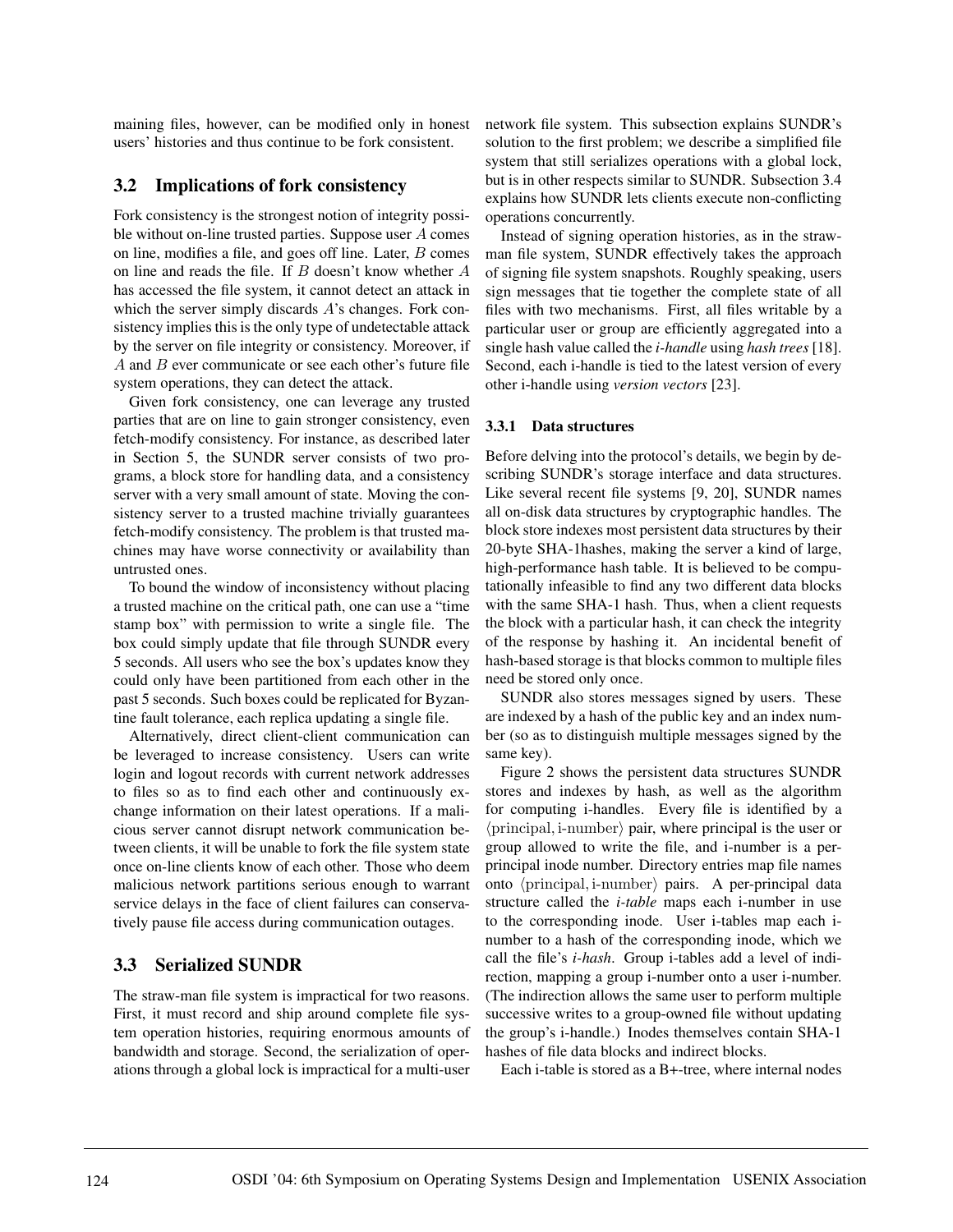

Figure 2: User and group i-handles. An *i-handle* is the root of a hash tree containing a user or group *i-table*. (H denotes SHA-1, while H<sup>∗</sup> denotes recursive application of SHA-1 to compute the root of a hash tree.) A *group i-table* maps group inode numbers to user inode numbers. A *user i-table* maps a user's inode numbers to i-hashes. An *i-hash* is the hash of an inode, which in turn contains hashes of file data blocks.

contain the SHA-1 hashes of their children, thus forming a hash tree. The hash of the B+-tree root is the i-handle. Since the block store allows blocks to be requested by SHA-1 hash, given a user's i-handle, a client can fetch and verify any block of any file in the user's i-table by recursively requesting the appropriate intermediary blocks. The next question, of course, is how to obtain and verify a user's latest i-handle.

#### **3.3.2 Protocol**

i-handles are stored in digitally-signed messages known as *version structures*, shown in Figure 3. Each version structure is signed by a particular user. The structure must always contain the user's i-handle. In addition, it can optionally contain one or more i-handles of groups to which the user belongs. Finally, the version structure contains a version vector consisting of a version number for every user and group in the system.

When user  $u$  performs a file system operation,  $u$ 's client acquires the global lock and downloads the latest version structure for each user and group. We call this set of version structures the *version structure list*, or VSL. (Much of the VSL's transfer can be elided if only a few users and groups have changed version structures since the user's last operation.) The client then computes a new version structure  $z$  by potentially updating i-handles and by setting the version numbers in  $z$  to reflect the current state of the file system.



Figure 3: A version structure containing a group i-handle.

the client simply copies  $u$ 's previous i-handle into  $z$ , as nothing has changed. For a modify, the client computes and includes new i-handles for  $u$  and for any groups whose i-tables it is modifying.

The client then sets  $z$ 's version vector to reflect the version number of each VSL entry. For any version structure like z, and any principal (user or group) p, let  $z[p]$  denote  $p$ 's version number in  $z$ 's version vector (or 0 if  $z$  contains no entry for p). For each principal p, if  $y_p$  is p's entry in the VSL (i.e., the version structure containing  $p$ 's latest i-handle), set  $z[p] \leftarrow y_p[p]$ .

More specifically, to set the i-handles in z, on a fetch, i-handles in z. It sets  $z[u] \leftarrow z[u] + 1$ , since z always Finally, the client bumps version numbers to reflect the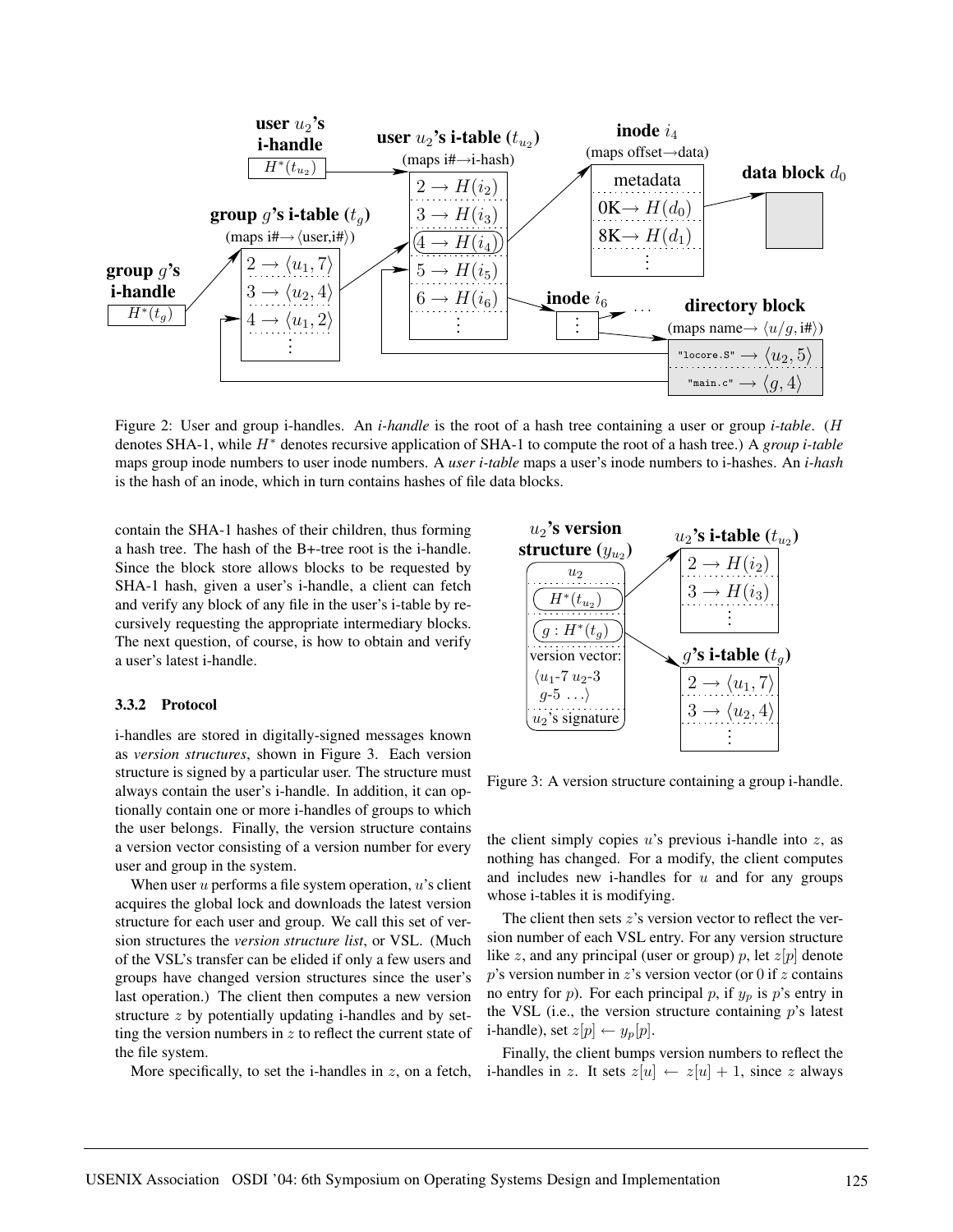

Figure 4: Signed version structures with a forking attack.

contains  $u$ 's i-handle, and for any group  $q$  whose i-handle z contains, sets  $z[g] \leftarrow z[g] + 1$ .

The client then checks the VSL for consistency. Given two version structures x and y, we define  $x \leq y$  iff  $\forall p \ x[p] \leq y[p]$ . To check consistency, the client verifies that the VSL contains  $u$ 's previous version structure, and that the set of all VSL entries combined with  $z$  is totally ordered by  $\leq$ . If it is, the user signs the new version structure and sends it to the server with a COMMIT RPC. The server adds the new structure to the VSL and retires the old entries for updated i-handles, at which point the client releases the file system lock.

Figure 4 revisits the forking attack from the end of Section 3.1, showing how version vectors evolve in SUNDR. With each version structure signed, a user reflects the highest version number seen from every other user, and also increments his own version number to reflect the most recent i-handle. A violation of consistency causes users to sign *incompatible* version structures—i.e., two structures x and y such that  $x \not\leq y$  and  $y \not\leq x$ . In this example, the server performs a forking attack after step 3. User A updates his i-handle from  $h_A$  to  $h'_A$  in 4, but in 5,  $B$  is not aware of the change. The result is that the two version structures signed in 4 and 5 are incompatible.

Just as in the straw-man file system, once two users have signed incompatible version structures, they will never again sign compatible ones, and thus cannot ever see each other's operations without detecting the attack (as proven in earlier work [16]).

One optimization worth mentioning is that SUNDR amortizes the cost of recomputing hash trees over several operations. As shown in Figure 5, an i-handle contains not just a hash tree root, but also a small log of changes that have been made to the i-table. The change log furthermore avoids the need for other users to fetch i-table blocks



Figure 5: i-table for group g, showing the change log.  $t'_g$ is a recent i-table; applying the log to  $t'_g$  yields  $t_g$ .

when re-validating a cached file that has not changed since the hash tree root was last computed.

### **3.4 Concurrent SUNDR**

While the version structures in SUNDR detect inconsistency, serialized SUNDR is too conservative in what it prohibits. Each client must wait for the previous client's version vector before computing and signing its own, so as to reflect the appropriate version numbers. Instead, we would like most operations to proceed concurrently. The only time one client should have to wait for another is when it reads a file the other is in the process of writing.<sup>3</sup>

#### **3.4.1 Update certificates**

SUNDR's solution to concurrent updates is for users to pre-declare a fetch or modify operation before receiving the VSL from the server. They do so with signed messages called *update certificates*. If  $y_u$  is u's current VSL entry, an update certificate for u's next operation contains:

- u's next version number  $(y_u[u] + 1$ , unless u is pipelining multiple updates),
- a hash of u's VSL entry  $(H(y_u))$ , and
- a (possibly empty) list of modifications to perform.

Each modification (or *delta*) can be one of four types:

- Set file  $\langle$  user, i# $\rangle$  to i-hash h.
- Set group file  $\langle \text{group}, i\# \rangle$  to  $\langle \text{user}, i\# \rangle$ .
- Set/delete entry *name* in directory  $\langle$ user/group, i $\#$ ).

<sup>&</sup>lt;sup>3</sup>One might wish to avoid waiting for other clients even in the event of such a read-after-write conflict. However, this turns out to be impossible with untrusted servers. If a single signed message could atomically switch between two file states, the server could conceal the change initially, then apply it long after forking the file system, when users should no longer see each others' updates.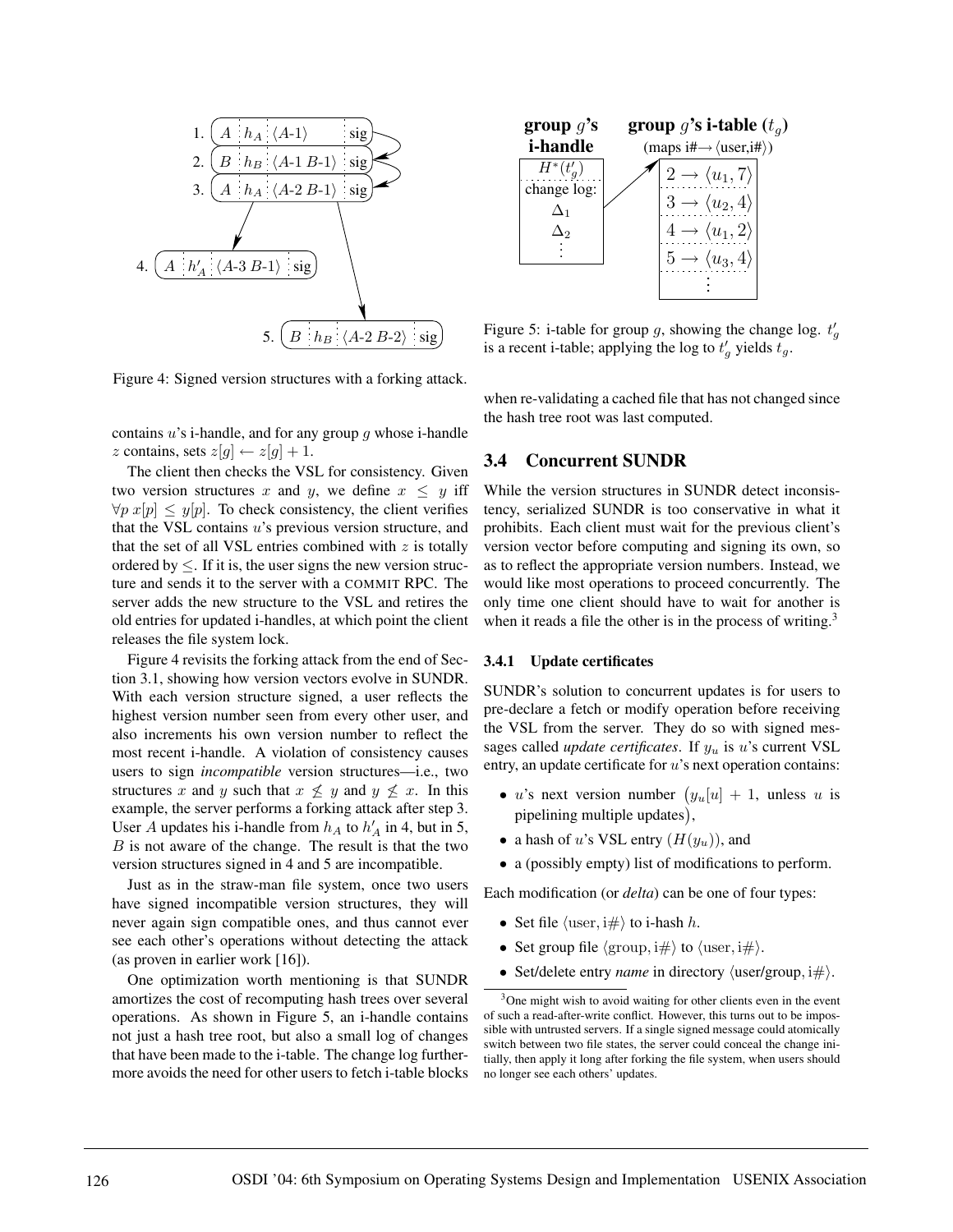• Pre-allocate a range of group *i*-numbers (pointing them to unallocated user i-numbers).

The client sends the update certificate to the server in an UPDATE RPC. The server replies with both the VSL and a list of all pending operations not yet reflected in the VSL, which we call the *pending version list* or PVL.

Note that both fetch and modify operations require UP-DATE RPCs, though fetches contain no deltas. (The RPC name refers to updating the VSL, not file contents.) Moreover, when executing complex system calls such as *rename*, a single UPDATE RPC may contain deltas affecting multiple files and directories, possibly in different i-tables.

An honest server totally orders operations according to the arrival order of UPDATE RPCs. If operation  $\mathcal{O}_1$  is reflected in the VSL or PVL returned for  $\mathcal{O}_2$ 's UPDATE RPC, then we say  $\mathcal{O}_1$  *happened before*  $\mathcal{O}_2$ . Conversely, if  $\mathcal{O}_2$  is reflected in  $\mathcal{O}_1$ 's VSL or PVL, then  $\mathcal{O}_2$  happened before  $\mathcal{O}_1$ . If neither happened before the other, then the server has mounted a forking attack.

When signing an update certificate, a client cannot predict the version vector of its next version structure, as the vector may depend on concurrent operations by other clients. The server, however, knows *precisely* what operations the forthcoming version structure must reflect. For each update certificate, the server therefore calculates the forthcoming version structure, except for the i-handle. This unsigned version structure is paired with its update certificate in the PVL, so that the PVL is actually a list of  $\langle$ update certificate, unsigned version structure $\rangle$  pairs.

The algorithm for computing a new version structure,  $z$ , begins as in serialized SUNDR: for each principal  $p$ , set  $z[p] \leftarrow y_p[p]$ , where  $y_p$  is p's entry in the VSL. Then, z's version vector must be incremented to reflect pending updates in the PVL, including  $u$ 's own. For user version numbers, this is simple; for each update certificate signed by user u, set  $z[u] \leftarrow z[u] + 1$ . For groups, the situation is complicated by the fact that operations may commit out of order when slow and fast clients update the same i-table. For any PVL entry updating group  $q$ 's i-table, we wish to increment  $z[g]$  if and only if the PVL entry happened after  $y_a$  (since we already initialized  $z[q]$  with  $y_a[q]$ ). We determine whether or not to increment the version number by comparing  $y_g$  to the PVL entry's unsigned version vector, call it  $\ell$ . If  $\ell \not\leq y_g$ , set  $z[g] \leftarrow z[g] + 1$ . The result is the same version vector one would obtain in serialized SUNDR by waiting for all previous version structures.

Upon receiving the VSL and PVL, a client ensures that the VSL, the unsigned version structures in the PVL, and its new version structure are totally ordered. It also checks for conflicts. If none of the operations in the PVL change files the client is currently fetching or group i-tables it is modifying, the client simply signs a new version structure and sends it to the server for inclusion in the VSL.

#### **3.4.2 Update conflicts**

If a client is fetching a file and the PVL contains a modification to that file, this signifies a read-after-write conflict. In this case, the client still commits its version structure as before but then waits for fetched files to be committed to the VSL before returning to the application. (A FETCHPENDING RPC lets clients request a particular version structure from the server as soon as it arrives.)

A trickier situation occurs when the PVL contains a modification to a group i-handle that the client also wishes to modify, signifying a write-after-write conflict. How should a client, u, modifying a group  $g$ 's i-table,  $t<sub>q</sub>$ , recompute g's i-handle,  $h<sub>g</sub>$ , when other operations in the PVL also affect  $t_q$ ? Since any operation in the PVL happened before  $u$ 's new version structure, call it  $z$ , the handle  $h_q$  in z must reflect all operations on  $t_q$  in the PVL. On the other hand, if the server has behaved incorrectly, one or more of the forthcoming version structures corresponding to these PVL entries may be incompatible with  $z$ . In this case, it is critical that  $z$  not somehow "launder" operations that should have alerted people to the server's misbehavior.

Recall that clients already check the PVL for read-afterwrite conflicts. When a client sees a conflicting modification in the PVL, it will wait for the corresponding VSL entry even if  $u$  has already incorporated the change in  $h_q$ . However, the problem remains that a malicious server might prematurely drop entries from the PVL, in which case a client could incorrectly fetch modifications reflected by  $t_q$  but never properly committed.

The solution is for  $u$  to incorporate any modifications of  $t_q$  in the PVL not yet reflected in  $y_q$ , and also to record the current contents of the PVL in a new field of the version structure. In this way, other clients can detect missing PVL entries when they notice those entries referenced in  $u$ 's version structure. Rather than include the full PVL, which might be large,  $u$  simply records, for each PVL entry, the user performing the operation, that user's version number for the operation, and a hash of the expected version structure with i-handles omitted.

When  $u$  applies changes from the PVL, it can often do so by simply appending the changes to the change log of  $q$ 's i-handle, which is far more efficient than rehashing the i-table and often saves  $u$  from fetching uncached portions of the i-table.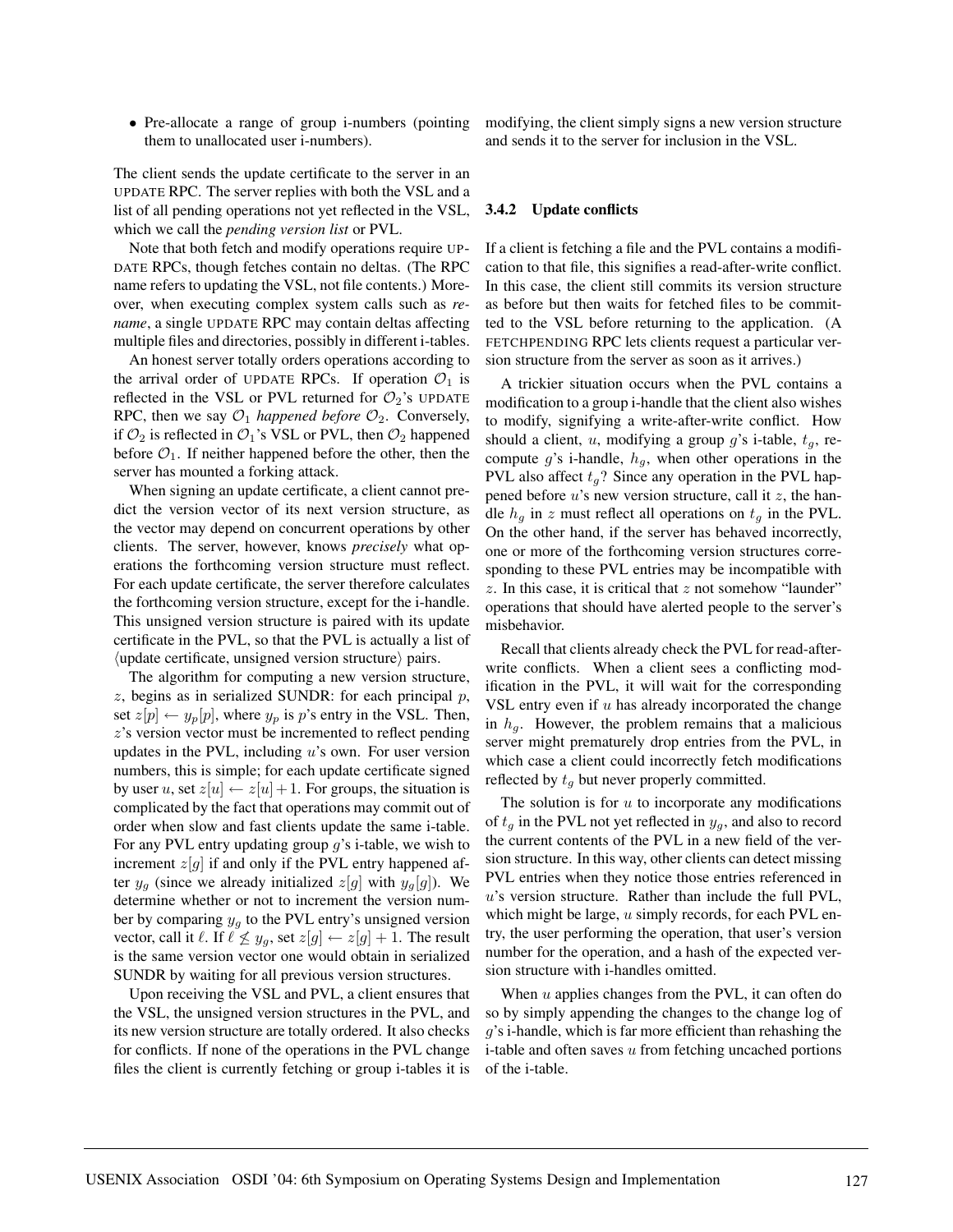

Figure 6: Concurrent updates to /sundr/tmp/ by different users.

#### **3.4.3 Example**

Figure 6 shows an example of two users  $u_1$  and  $u_2$  in the group  $g$  modifying the same directory.  $u_1$  creates file X while  $u_2$  creates Y, both in /sundr/tmp/. The directory is group-writable, while the files are not. (For the example, we assume no other pending updates.)

Assume /sundr/tmp/ is mapped to group  $g$ 's inumber 4. User  $u_1$  first calculates the i-hash of file X, call it  $h_X$ , then allocates his own i-number for X, call it 7.  $u_1$  then allocates another i-number, 8, to hold the contents of the modified directory. Finally,  $u_1$  sends the server an update certificate declaring three deltas, namely the mapping of file  $\langle u_1, 7 \rangle$  to i-hash  $h_X$ , the addition of entry ("X"  $\rightarrow$   $\langle u_1, 7 \rangle$ ) to the directory, and the re-mapping of g's i-number 4 to  $\langle u_1, 8 \rangle$ .

 $u_2$  similarly sends the server an update certificate for the creation of file Y in /sundr/tmp/. If the server orders  $u_1$ 's update before  $u_2$ 's, it will respond to  $u_1$  with the VSL and a PVL containing only  $u_1$ 's update, while it will send  $u_2$  a PVL reflecting both updates.  $u_2$  will therefore apply  $u_1$ 's modification to the directory before computing the i-handle for g, incorporating  $u_1$ 's directory entry for X.  $u_2$  would also ordinarily incorporate  $u_1$ 's re-mapping of the directory  $\langle g, 4 \rangle \rightarrow \langle u_1, 7 \rangle$ , except that  $u_2$ 's own remapping of the same directory supersedes  $u_1$ 's.

An important subtlety of the protocol, shown in Figure 7, is that  $u_2$ 's version structure contains a hash of  $u_1$ 's forthcoming version structure (without i-handles). This ensures that if the server surreptitiously drops  $u_1$ 's update certificate from the PVL before  $u_1$  commits, whoever sees the incorrect PVL must be forked from both  $u_1$  and  $u_2$ .



Figure 7: A pending update by user  $u_1$ , reflected in user  $u_2$ 's version structure.

# **4 Discussion**

SUNDR only detects attacks; it does not resolve them. Following a server compromise, two users might find themselves caching divergent copies of the same directory tree. Resolving such differences has been studied in the context of optimistic file system replication [13, 22], though invariably some conflicts require applicationspecific reconciliation. With CVS, users might employ CVS's own merging facilities to resolve forks.

SUNDR's protocol leaves considerable opportunities for compression and optimization. In particular, though version structure signatures must cover a version vector with all users and groups, there is no need to transmit entire vectors in RPCs. By ordering entries from most- to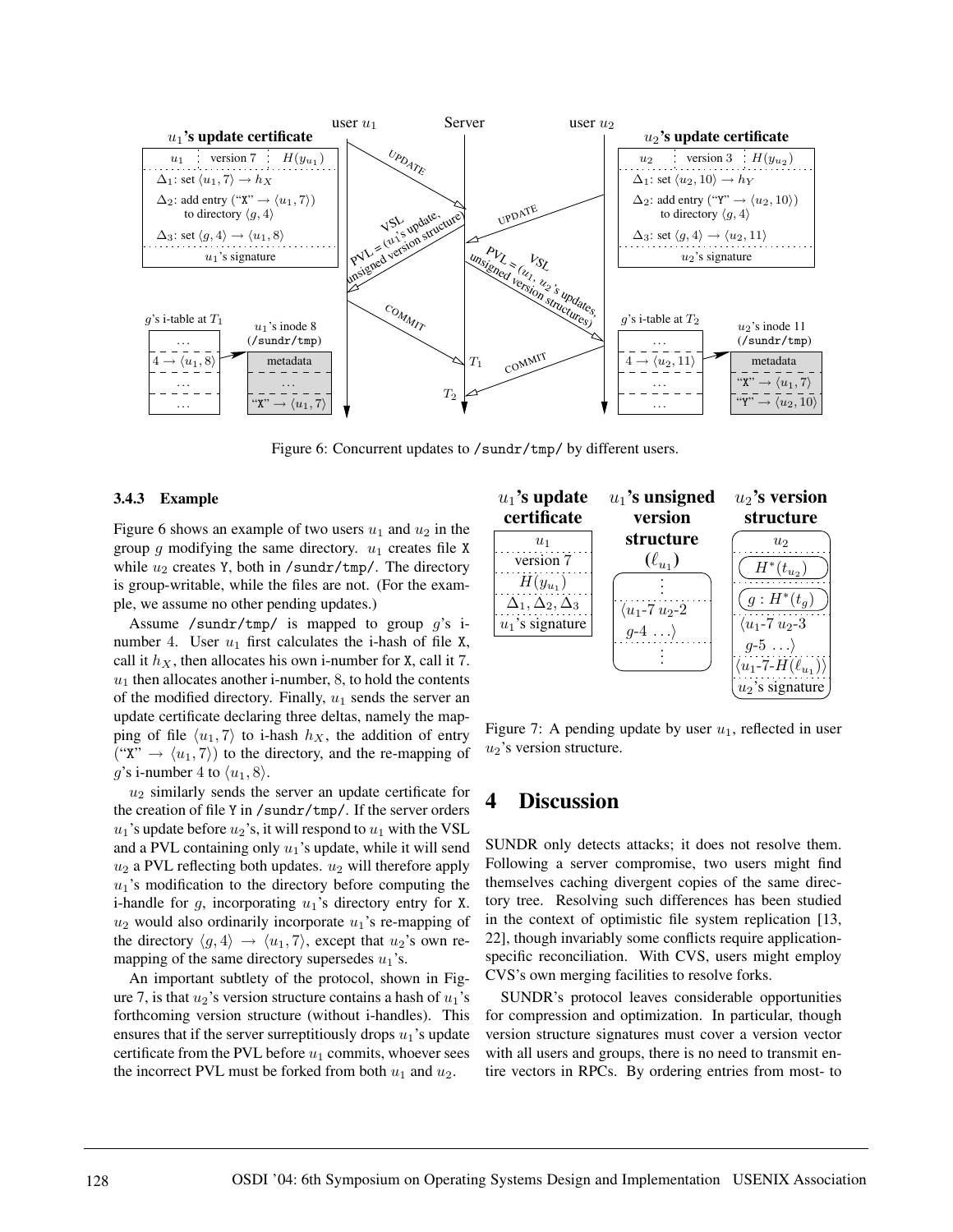least-recently updated, the tail containing idle principals can be omitted on all but a client's first UPDATE RPC. Moreover, by signing a hash of the version vector and hashing from oldest to newest, clients could also pre-hash idle principals' version numbers to speed version vector signatures. Finally, the contents of most unsigned version structures in the PVL is implicit based on the order of the PVL and could be omitted (since the server computes unsigned version structures deterministically based on the order in which it receives UPDATE RPCs). None of these optimizations is currently implemented.

SUNDR's semantics differ from those of traditional Unix. Clients supply file modification and inode change times when modifying files, allowing values that might be prohibited in Unix. There is no time of last access. Directories have no "sticky bit." A group-writable file in SUNDR is not owned by a user (as in Unix) but rather is owned by the group; such a file's "owner" field indicates the last user who wrote to it. In contrast to Unix disk quotas, which charge the owner of a group-writable file for writes by other users, if SUNDR's block store enforced quotas, they would charge each user for precisely the blocks written by that user.

One cannot change the owner of a file in SUNDR. However, SUNDR can copy arbitrarily large files at the cost of a few pointer manipulations, due to its hash-based storage mechanism. Thus, SUNDR implements *chown* by creating a copy of the file owned by the new user or group and updating the directory entry to point to the new copy. Doing so requires write permission on the directory and changes the semantics of hard links (since *chown* only affects a single link).

Yet another difference from Unix is that the owner of a directory can delete any entries in the directory, including non-empty subdirectories to which he or she does not have write permission. Since Unix already allows users to rename such directories away, additionally allowing delete permission does not appreciably affect security. In a similar vein, users can create multiple hard links to directories, which could confuse some Unix software, or could be useful in some situations. Other types of malformed directory structure are interpreted as equivalent to something legal (e.g., only the first of two duplicate directory entries counts).

SUNDR does not yet offer read protection or confidentiality. Confidentiality can be achieved through encrypted storage, a widely studied problem [5, 10, 12, 34].

In terms of network latency, SUNDR is comparable with other polling network file systems. SUNDR waits for an UPDATE RPC to complete before returning from an application file system call. If the system call caused only modifies, or if all fetched data hit in the cache, this is the only synchronous round trip required; the COMMIT can be sent in the background (except for *fsync*). This behavior is similar to systems such as NFS3, which makes an ACCESS RPC on each open and writes data back to the server on each close. We note that callback- or lease-based file systems can actually achieve zero round trips when the server has committed to notifying clients of cache invalidations.

# **5 File system implementation**

The SUNDR client is implemented at user level, using a modified version of the **xfs** device driver from the ARLA file system [33] on top of a slightly modified FreeBSD kernel. Server functionality is divided between two programs, a consistency server, which handles update certificates and version structures, and a block store, which actually stores data, update certificates, and version structures on disk. For experiments in this paper, the block server and consistency server ran on the same machine, communicating over Unix-domain sockets. They can also be configured to run on different machines and communicate over an authenticated TCP connection.

### **5.1 File system client**

The **xfs** device driver used by SUNDR is designed for whole-file caching. When a file is opened, **xfs** makes an upcall to the SUNDR client asking for the file's data. The client returns the identity of a local file that has a cached copy of the data. All reads and writes are performed on the cached copy, without further involvement of SUNDR. When the file is closed (or flushed with *fsync*), if it has been modified, **xfs** makes another upcall asking the client to write the data back to the server. Several other types of upcalls allow **xfs** to look up names in directories, request file attributes, create/delete files, and change metadata.

As distributed, **xfs**'s interface posed two problems for SUNDR. First, **xfs** caches information like local file bindings to satisfy some requests without upcalls. In SUNDR, some of these requests require interaction with the consistency server for the security properties to hold. We therefore modified **xfs** to invalidate its cache tokens immediately after getting or writing back cached data, so as to ensure that the user-level client gets control whenever the protocol requires an UPDATE RPC. We similarly changed **xfs** to defeat the kernel's name cache.

Second, some system calls that should require only a single interaction with the SUNDR consistency server result in multiple kernel vnode operations and **xfs** upcalls. For example, the system call "stat ("a/b/c", &sb)"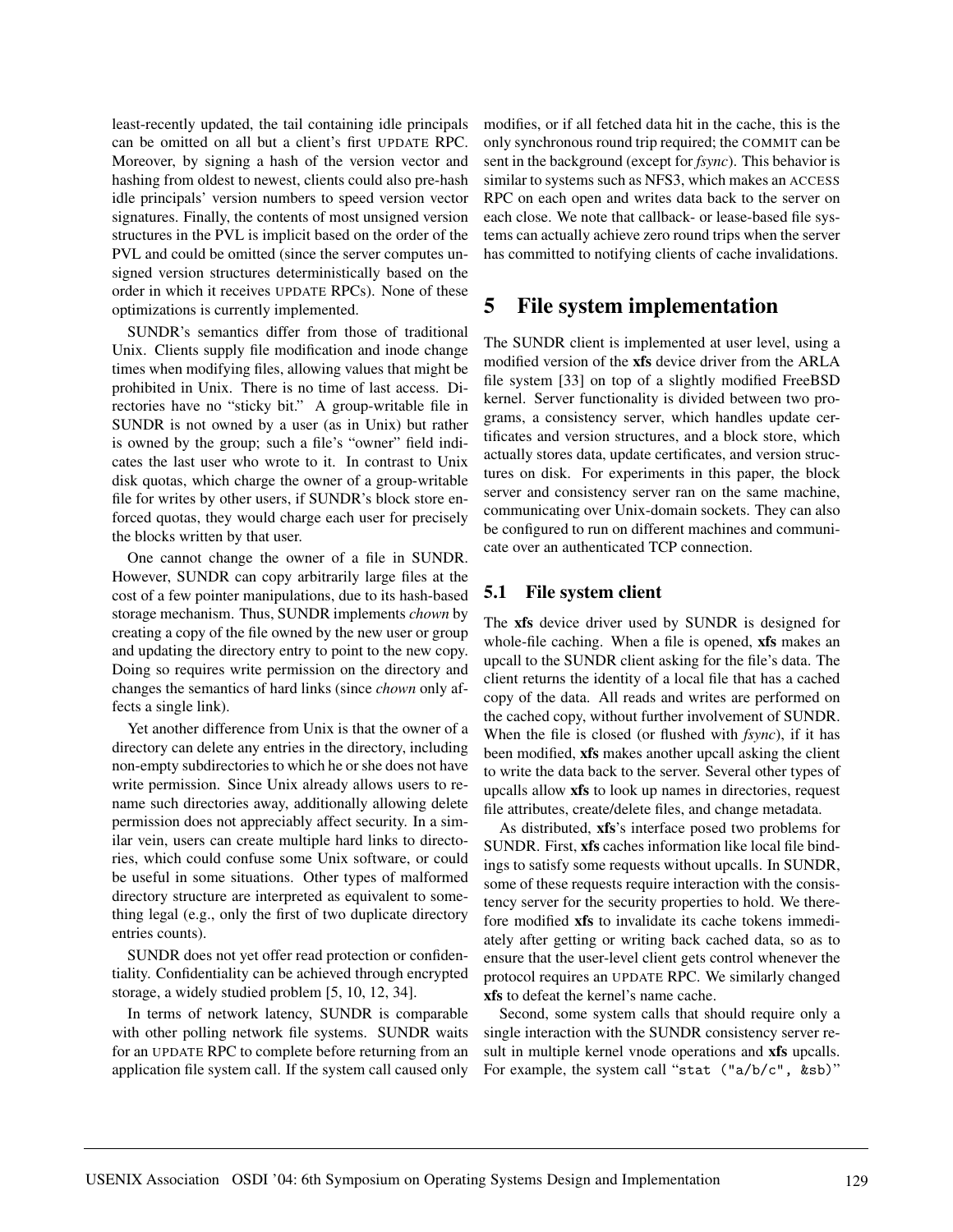results in three **xfs** GETNODE upcalls (for the directory lookups) and one GETATTR. The whole system call should require only one UPDATE RPC. Yet if the user-level client does not know that the four upcalls are on behalf of the same system call, it must check the freshness of its ihandles four separate times with four UPDATE RPCs.

To eliminate unnecessary RPCs, we modified the FreeBSD kernel to count the number of system call invocations that might require an interaction with the consistency server. We increment the counter at the start of every system call that takes a pathname as an argument (e.g., stat, open, readlink, chdir). The SUNDR client memory-maps this counter and records the last value it has seen. If **xfs** makes an upcall that does not change the state of the file system, and the counter has not changed, then the client can use its cached copies of all i-handles.

### **5.2 Signature optimization**

The cost of digital signatures on the critical path in SUNDR is significant. Our implementation therefore uses the ESIGN signature scheme, $4$  which is over an order of magnitude faster than more popular schemes such as RSA. All experiments reported in this paper use 2,048-bit public keys, which, with known techniques, would require a much larger work factor to break than 1,024-bit RSA.

To move verification out of the critical path, the consistency server also processes and replies to an UPDATE RPC before verifying the signature on its update certificate. It verifies the signature after replying, but before accepting any other RPCs from other users. If the signature fails to verify, the server removes the update certificate from the PVL and and drops the TCP connection to the forging client. (Such behavior is acceptable because only a faulty client would send invalid signatures.) This optimization allows the consistency server's verification of one signature to overlap with the client's computation of the next.

Clients similarly overlap computation and network latency. Roughly half the cost of an ESIGN signature is attributable to computations that do not depend on the message contents. Thus, while waiting for the reply to an UP-DATE RPC, the client precomputes its next signature.

### **5.3 Consistency server**

The consistency server orders operations for SUNDR clients and maintains the VSL and PVL as described in Section 3. In addition, it polices client operations and rejects invalid RPCs, so that a malicious user cannot cause an honest server to fail. For crash recovery, the consistency server must store VSL and PVL to persistent storage *before* responding to client RPCs. The current consistency server stores these to the block server. Because the VSLs and PVLs are small relative to the size of the file system, it would also be feasible to use non-volatile RAM (NVRAM).

## **6 Block store implementation**

A block storage daemon called *bstor* handles all disk storage in SUNDR. Clients interact directly with *bstor* to store blocks and retrieve them by SHA-1 hash value. The consistency server uses *bstor* to store signed update and version structures. Because a SUNDR server does not have signature keys, it lacks permission to repair the file system after a crash. For this reason, *bstor* must synchronously store all data to disk before returning to clients, posing a performance challenge. *bstor* therefore heavily optimizes synchronous write performance.

*bstor*'s basic idea is to write incoming data blocks to a temporary log, then to move these blocks to Venti-like storage in batches. Venti [24] is an archival block store that appends variable-sized blocks to a large, append-only IDE log disk while indexing the blocks by SHA-1 hash on one or more fast SCSI disks. *bstor*'s temporary log relaxes the archival semantics of Venti, allowing shortlived blocks to be deleted within a small window of their creation. *bstor* maintains an archival flavor, though, by supporting periodic file system snapshots.

The temporary log allows *bstor* to achieve low latency on synchronous writes, which under Venti require an index lookup to ensure the block is not a duplicate. Moreover, *bstor* sector-aligns all blocks in the temporary log, temporarily wasting an average of half a sector per block so as to avoid multiple writes to the same sector, which would each cost at least one disk rotation. The temporary log improves write throughput even under sustained load, because transferring blocks to the permanent log in large batches allows *bstor* to order index disk accesses.

*bstor* keeps a large in-memory cache of recently used blocks. In particular, it caches all blocks in the temporary log so as to avoid reading from the temporary log disk. Though *bstor* does not currently use special hardware, in Section 7 we describe how SUNDR's performance would improve if *bstor* had a small amount of NVRAM to store update certificates.

### **6.1 Interface**

*bstor* exposes the following RPCs to SUNDR clients:

<sup>&</sup>lt;sup>4</sup>Specifically, we use the version of ESIGN shown secure in the random oracle model by [21], with parameter  $e = 8$ .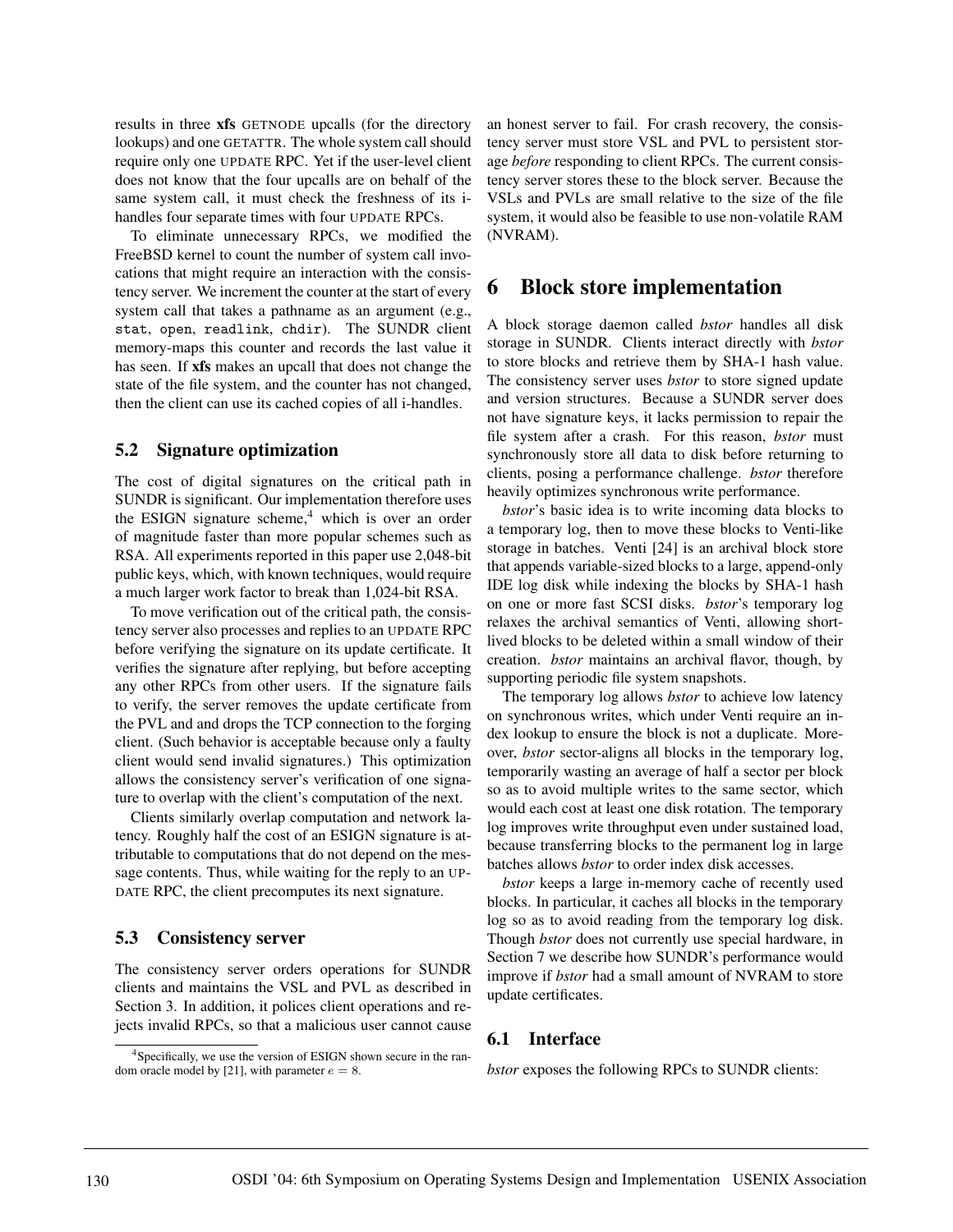STORE (*header*, *block*) RETRIEVE (*hash*) VSTORE (*header*, *pubkey*, *n*, *block*) VRETRIEVE (*pubkey*, *n*, [*time*]) DECREF (*hash*) SNAPSHOT ()

The STORE RPC writes a block and its header to stable storage if *bstor* does not already have a copy of the block. The header has information encapsulating the block's owner and creation time, as well as fields useful in concert with encoding or compression. The RE-TRIEVE RPC retrieves a block from the store given its SHA-1 hash. It also returns the first header STOREd with the particular block.

The VSTORE and VRETRIEVE RPCs are like STORE and RETRIEVE, but for signed blocks. Signed blocks are indexed by the public key and a small index number,  $n$ . VRETRIEVE, by default, fetches the most recent version of a signed block. When supplied with a timestamp as an optional third argument, VRETRIEVE returns the newest block written before the given time.

DECREF (short for "decrement reference count") informs the store that a block with a particular SHA-1 hash might be discarded. SUNDR clients use DECREF to discard temporary files and short-lived metadata. *bstor*'s deletion semantics are conservative. When a block is first stored, *bstor* establishes a short window (one minute by default) during which it can be deleted. If a client STOREs then DECREFs a block within this window, *bstor* marks the block as garbage and does not permanently store it. If two clients store the same block during the dereference window, the block is marked as permanent.

An administrator should issue a SNAPSHOT RPC periodically to create a coherent file system image that clients can later revert to in the case of accidental data disruption. Upon receiving this RPC, *bstor* simply immunizes all newly-stored blocks from future DECREF's and flags them to be stored in the permanent log. SNAPSHOT and VRETRIEVE's *time* argument are designed to allow browsing of previous file system state, though this functionality is not yet implemented in the client.

### **6.2 Index**

*bstor*'s index system locates blocks on the permanent log, keyed by their SHA-1 hashes. An ideal index is a simple in-memory hash table mapping 20-byte SHA-1 block hashes to 8-byte log disk offsets. If we assume that the average block stored on the system is 8 KB, then the index must have roughly 1/128 the capacity of the log disk. Although at present such a ratio of disk to memory is possible with commodity components, we are not convinced that memory will keep up with hard disks in the future.

We instead use Venti's strategy of striping a diskresident hash table over multiple high-speed SCSI disks. *bstor* hashes 20-byte SHA-1 hashes down to h*index-disk-id*, *index-disk-offset*i pairs. The disk offsets point to sector-sized on-disk data structures called *buckets*, which contain 15 *index-entries*, sorted by SHA-1 hash. *index-entries* in turn map SHA-1 hashes to offsets on the permanent data log. Whenever an index-entry is written to or read from disk, *bstor* also stores it in an inmemory LRU cache.

*bstor* accesses the index system as Venti does when answering RETRIEVE RPCs that miss the block cache. When *bstor* moves data from the temporary to the permanent log, it must access the index system sometimes twice per block (once to check a block is not a duplicate, and once to write a new index entry after the block is committed the permanent log). In both cases, *bstor* sorts these disk accesses so that the index disks service a batch of requests with one disk arm sweep. Despite these optimizations, *bstor* writes blocks to the permanent log in the order they arrived; randomly reordering blocks would hinder sequential read performance over large files.

### **6.3 Data management**

To recover from a crash or an unclean shutdown, the system first recreates an index consistent with the permanent log, starting from its last known checkpoint. Index recovery is necessary because the server updates the index lazily after storing blocks to the permanent log. *bstor* then processes the temporary log, storing all fresh blocks to the permanent log, updating the index appropriately.

Venti's authors argue that archival storage is practical because IDE disk capacity is growing faster than users generate data. For users who do not fit this paradigm, however, *bstor* could alternatively be modified to support mark-and-sweep garbage collection. The general idea is to copy all reachable blocks to a new log disk, then recycle the old disk. With two disks, *bstor* could still respond to RPCs during garbage collection.

# **7 Performance**

The primary goal in testing SUNDR was to ensure that its security benefits do not come at too high a price relative to existing file systems. In this section, we compare SUNDR's overall performance to NFS. We also perform microbenchmarks to help explain our application-level re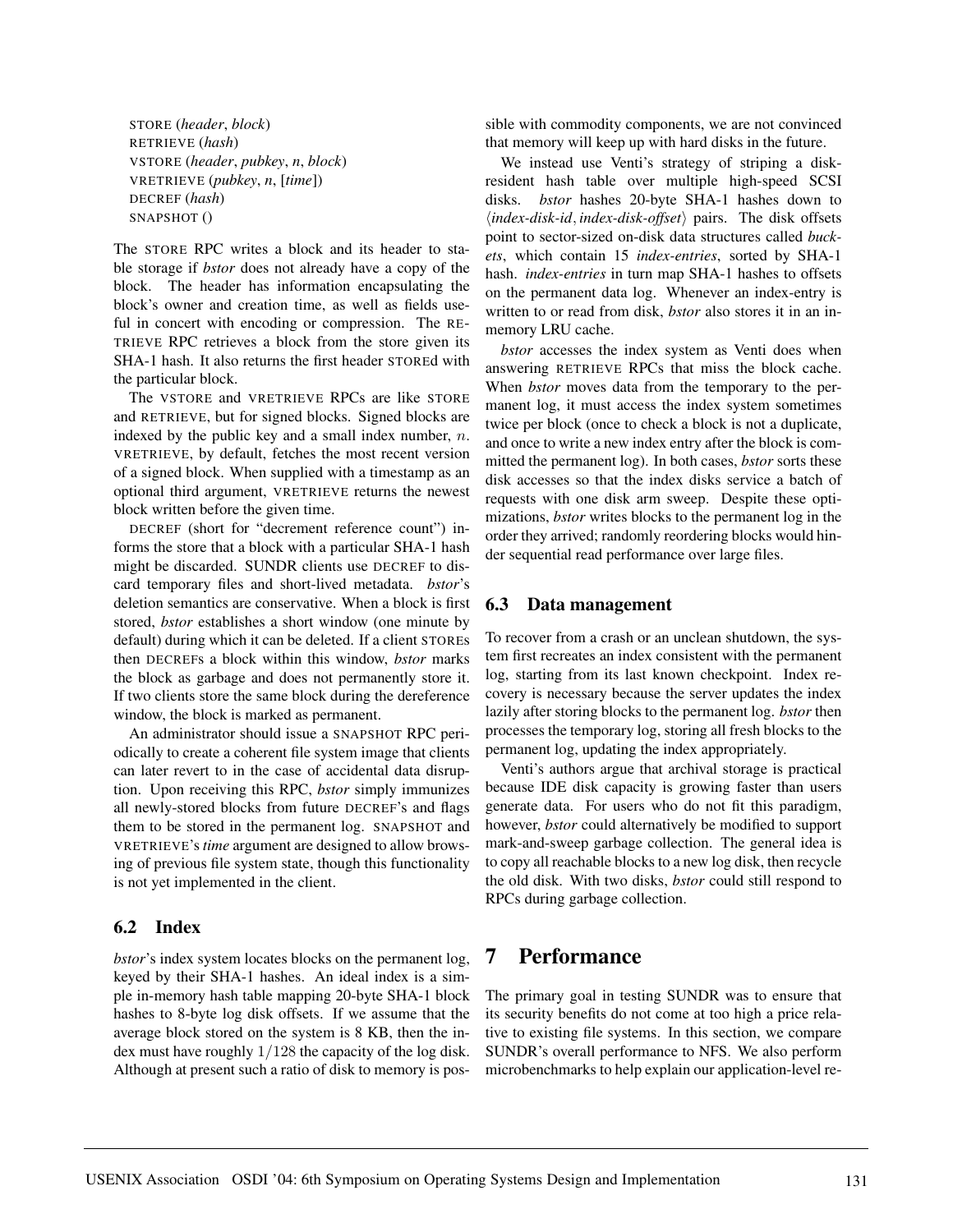sults, and to support our claims that our block server outperforms a Venti-like architecture in our setting.

### **7.1 Experimental setup**

We carried out our experiments on a cluster of 3 GHz Pentium IV machines running FreeBSD 4.9. All machines were connected with fast Ethernet with ping times of 110  $\mu$ s. For block server microbenchmarks, we additionally connected the block server and client with gigabit Ethernet. The machine running *bstor* has 3 GB of RAM and an array of disks: four Seagate Cheetah 18 GB SCSI drives that spin at 15,000 RPM were used for the index; two Western Digital Caviar 180 GB 7200 RPM EIDE drives were used for the permanent and temporary logs.

### **7.2 Microbenchmarks**

#### **7.2.1** *bstor*

Our goals in evaluating *bstor* are to quantify its raw performance and justify our design improvements relative to Venti. In our experiments, we configured *bstor*'s four SCSI disks each to use 4 GB of space for indexing. If one hopes to maintain good index performance (and not overflow buckets), then the index should remain less than half full. With our configuration (8 GB of usable index and 32-byte index entries), *bstor* can accommodate up to 2 TB of permanent data. For flow control and fairness, *bstor* allowed clients to make up to 40 outstanding RPCs. For the purposes of the microbenchmarks, we disabled *bstor*'s block cache but enabled an index cache of up to 100,000 entries. The circular temporary log was 720 MB and never filled up during our experiments.

We measured *bstor*'s performance while storing and fetching a batch of 20,000 unique 8 KB blocks. Figure 8 shows the averaged results from 20 runs of a 20,000 block experiment. In all cases, standard deviations were less than 5% of the average results. The first two results show that *bstor* can absorb bursts of 8 KB blocks at almost twice fast Ethernet rates, but that sustained throughput is limited by *bstor*'s ability to shuffle blocks from the temporary to the permanent logs, which it can do at 11.9 MB/s. The bottleneck in STOREing blocks to the temporary log is currently CPU, and future versions of *bstor* might eliminate some unnecessary *memcpy*s to achieve better throughput. On the other hand, *bstor* can process the temporary log only as fast as it can read from its index disks, and there is little room for improvement here unless disks become faster or more index disks are used.

To compare with a Venti-like system, we implemented a Venti-like store mechanism. In VENTI STORE, *bstor*

| Operation                                | MB/s |
|------------------------------------------|------|
| STORE (burst)                            | 18.4 |
| STORE (sustained)                        | 11.9 |
| <b>VENTL STORE</b>                       | 5.1  |
| RETRIEVE $(random + cold index cache)$   | 12   |
| RETRIEVE (sequential + cold index cache) | 9.1  |
| RETRIEVE (sequential + warm index cache) | 25.5 |

Figure 8: *bstor* throughput measurements with the block cache disabled.

first checks for a block's existence in the index and stores the block to the permanent log only if it is not found. That is, each VENTI STORE entails an access to the index disks. Our results show that VENTI STORE can achieve only 27% of STORE's burst throughput, and 43% of its sustained throughput.

Figure 8 also presents read measurements for *bstor*. If a client reads blocks in the same order they are written (*i.e.*, "sequential" reads), then *bstor* need not seek across the permanent log disk. Throughput in this case is limited by the per-block cost of locating hashes on the index disks and therefore increases to 25.5 MB/s with a warm index cache. Randomly-issued reads fare poorly, even with a warm index cache, because *bstor* must seek across the permanent log. In the context of SUNDR, slow random RETRIEVEs should not affect overall system performance if the client aggressively caches blocks and reads large files sequentially.

Finally, the latency of *bstor* RPCs is largely a function of seek times. STORE RPCs do not require seeks and therefore return in 1.6 ms. VENTI STORE returns in 6.7 ms (after one seek across the index disk at a cost of about 4.4 ms). Sequential RETRIEVEs that hit and miss the index cache return in 1.9 and 6.3 ms, respectively. A seek across the log disk takes about 6.1 ms; therefore random RETRIEVEs that hit and miss the index cache return in 8.0 and 12.4 ms respectively.

#### **7.2.2 Cryptographic overhead**

SUNDR clients sign and verify version structures and update certificates using 2,048-bit ESIGN keys. Our implementation (based on the GNU Multiprecision library version 4.1.4) can complete signatures in approximately 150  $\mu$ s and can verify them 100  $\mu$ s. Precomputing a signature requires roughly 80  $\mu$ s, while finalizing a precomputed signature is around 75  $\mu$ s. We observed that these measurements can vary on the Pentium IV by as much as a factor of two, even in well-controlled micro-benchmarks. By comparison, an optimized version of the Rabin signature scheme with 1,280-bit keys, running on the same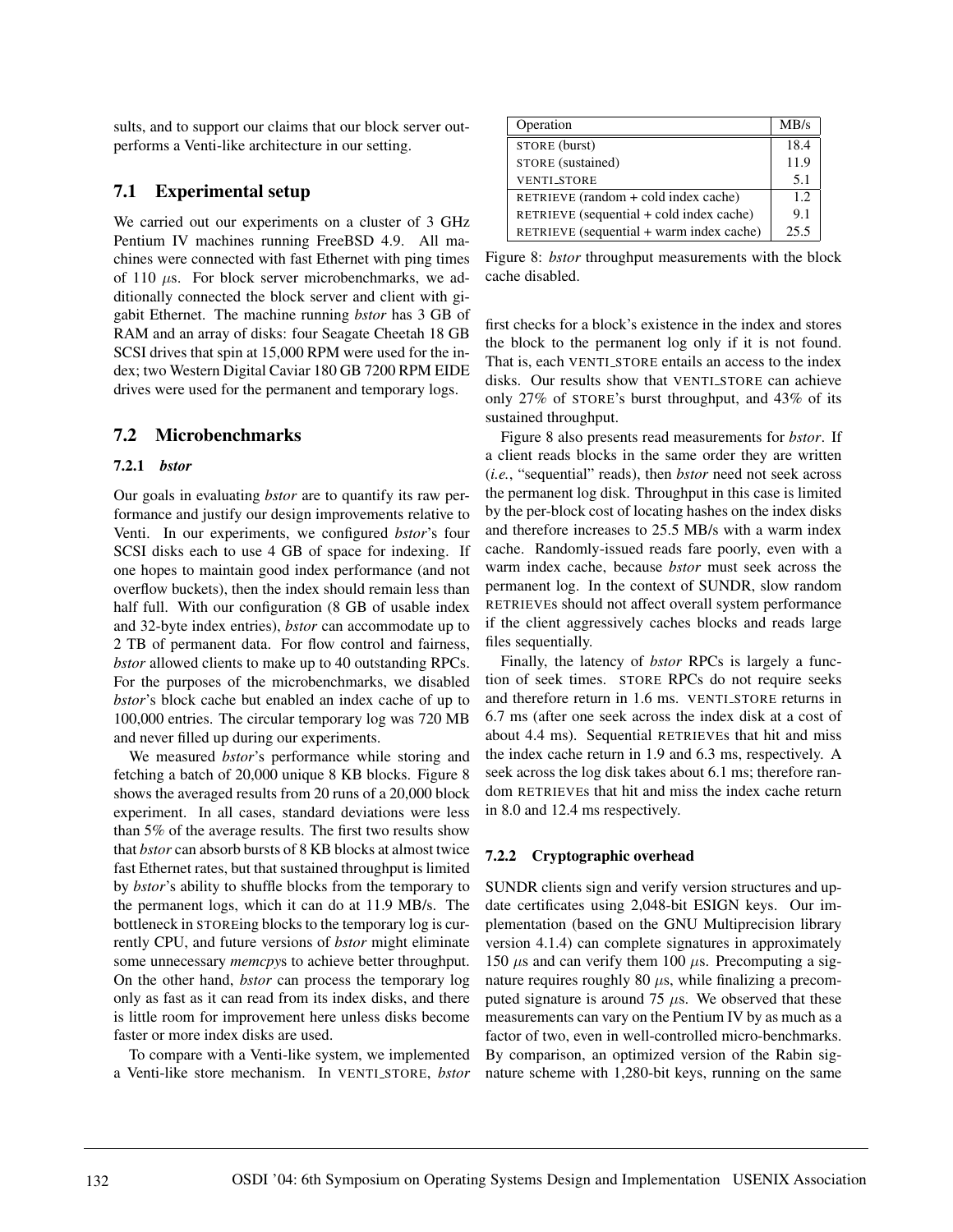hardware, can compute signatures in 3.1 ms and can verify them in 27  $\mu$ s.

#### **7.3 End-to-end evaluation**

In end-to-end experiments, we compare SUNDR to both NFS2 and NFS3 servers running on the same hardware. To show NFS in the best possible light, the NFS experiments run on the fast SCSI disks SUNDR uses for indexes, not the slower, larger EIDE log disks. We include NFS2 results because NFS2's write-through semantics are more like SUNDR's. Both NFS2 and SUNDR write all modified file data to disk before returning from a *close* system call, while NFS3 does not offer this guarantee.

Finally, we described in Section 5.3 that SUNDR clients must wait for the consistency server to write small pieces of data (VSLs and PVLs) to stable storage. The consistency server's storing of PVLs in particular is on the client's critical path. We present result sets for consistency servers running with and without flushes to secondary storage. We intend the mode with flushes disabled to simulate a consistency server with NVRAM.

All application results shown are the average of three runs. Relative standard deviations are less than 8% unless otherwise noted.

#### **7.3.1 LFS small file benchmark**

The LFS small file benchmark [28] tests SUNDR's performance on simple file system operations. This benchmark creates 1,000 1 KB files, reads them back, then deletes them. We have modified the benchmark slightly to write random data to the 1 KB files; writing the same file 1,000 times would give SUNDR's hash-based block store an unfair advantage.

Figure 9 details our results when only one client is accessing the file system. In the **create** phase of the benchmark, a single file creation entails system calls to *open*, *read* and *close*. On SUNDR/NVRAM, the *open* call involves two serialized rounds of the consistency protocol, each of which costs about 2 ms; the *write* call is a noop, since file changes are buffered until close; and the *close* call involves one round of the protocol and one synchronous write of file data to the block server, which the client can overlap. Thus, the entire sequence takes about 6 ms. Without NVRAM, each round of the protocol takes approximately 1-2 ms longer, because the consistency server must wait for *bstor* to flush.

Unlike SUNDR, an NFS server must wait for at least one disk seek when creating a new file because it synchronously writes metadata. A seek costs at least 4 ms on our fast SCSI drives, and thus NFS can do no better than



Figure 9: Single client LFS Small File Benchmark. 1000 operations on files with 1 KB of random content.

4 ms per file creation. In practice, NFS requires about 6 ms to service the three system calls in the **create** stage.

In the **read** phase of the benchmark, SUNDR performs one round of the consistency protocol in the *open* system call. The NFS3 client still accesses the server with an ACCESS RPC, but the server is unlikely to need any data not in its buffer cache at this point, and hence no seeking is required. NFS2 does not contact the server in this phase.

In the **unlink** stage of the benchmark, clients issue a single *unlink* system call per file. An *unlink* for SUNDR triggers one round of the consistency protocol and an asynchronous write to the block server to store updated i-table and directory blocks. SUNDR and SUNDR/ NVRAM in particular can outperform NFS in this stage of the experiment because NFS servers again require at least one synchronous disk seek per file *unlink*ed.

We also performed experiments with multiple clients performing the LFS small file benchmark concurrently in different directories. Results for the **create** phase are reported in Figure 10 and the other phases of the benchmark show similar trends. A somewhat surprising result is that SUNDR actually scales better than NFS as client concurrency increases in our limited tests. NFS is seek-bound even in the single client case, and the number of seeks the NFS servers require scale linearly with the number of concurrent clients. For SUNDR, latencies induced by the consistency protocol limit individual client performance, but these latencies overlap when clients act concurrently. SUNDR's disk accesses are also scalable because they are sequential, sector-aligned writes to *bstor*'s temporary log.

#### **7.3.2 Group contention**

The group protocol incurs additional overhead when folding other users' changes into a group i-table or directory. We characterized the cost of this mechanism by measur-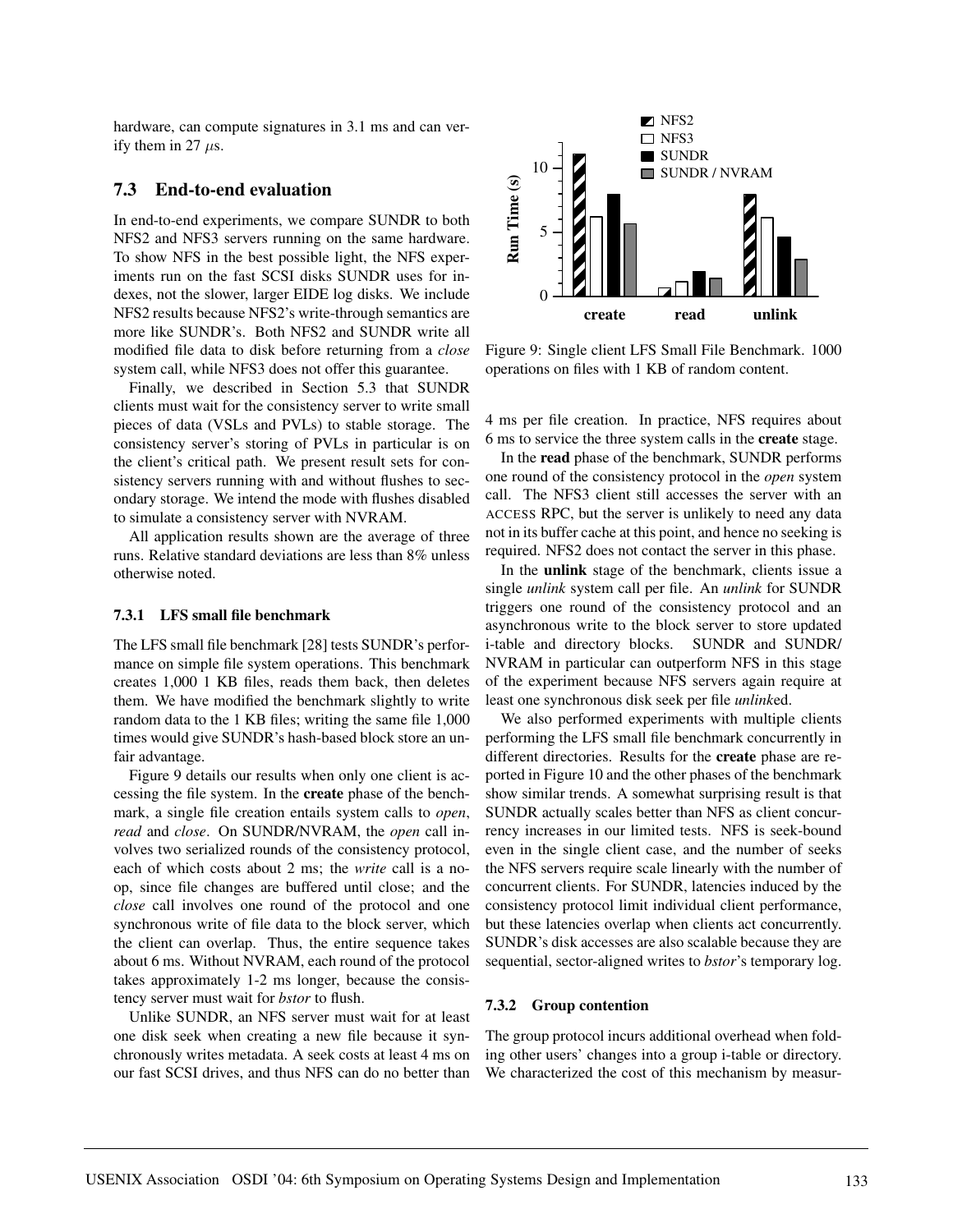

Figure 10: Concurrent LFS Small File Benchmark, **create** phase. 1000 creations of 1 KB files. (Relative standard deviation for SUNDR in 3 concurrent clients case is 13.7%)

ing a workload with a high degree of contention for a group-owned directory. We ran a micro-benchmark that simultaneously created 300 new files in the same, groupwritable directory on two clients. Each concurrent create required the client to re-map the group i-number in the group i-table and apply changes to the user's copy of the directory.

The clients took an average of 4.60 s and 4.26 s on SUNDR/NVRAM and NFS3 respectively. For comparison, we also ran the benchmark concurrently in two separate directories, which required an average of 2.94 s for SUNDR/NVRAM and 4.05 s for NFS3. The results suggests that while contention incurs a noticeable cost, SUNDR's performance even in this case is not too far out of line with NFS3.

#### **7.3.3 Real workloads**

Figure 11 shows SUNDR's performance in untaring, configuring, compiling, installing and cleaning an emacs 20.7 distribution. During the experiment, the SUNDR client sent a total of 42,550 blocks to the block server, which totaled 139.24 MB in size. Duplicate blocks, which *bstor* discards, account for 29.5% of all data sent. The client successfully DECREFed 10,747 blocks, for a total space savings of 11.3%. In the end, 25,740 blocks which totaled 82.21 MB went out to permanent storage.

SUNDR is faster than NFS2 and competitive with NFS3 in most stages of the Emacs build process. We believe that SUNDR's sluggish performance in the *install* phase is an artifact of our implementation, which serializes concurrent **xfs** upcalls for simplicity (and not correct-



Figure 11: Installation procedure for emacs 20.7



Figure 12: Concurrent *untar* of emacs 20.7.tar

ness). Concurrent **xfs** upcalls are prevalent in this phase of the experiment due to the *install* command's manipulation of file attributes.

Figure 12 details the performance of the *untar* phase of the Emacs build as client concurrency increases. We noted similar trends for the other phases of the build process. These experiments suggest that the scalability SUNDR exhibited in the LFS small file benchmarks extends to real file system workloads.

#### **7.3.4 CVS on SUNDR**

We tested CVS over SUNDR to evaluate SUNDR's performance as a source code repository. Our experiment follows a typical progression. First, client A imports an arbitrary source tree—in this test groff-1.17.2, which has 717 files totaling 6.79 MB. Second, clients A and B check out a copy to their local disks. Third, A commits groff-1.18, which affects 549 files (6.06 MB). Lastly, B updates its local copy. Figure 13 shows the results.

SUNDR fares badly on the commit phase because CVS repeatedly opens, memory maps, unmaps, and closes each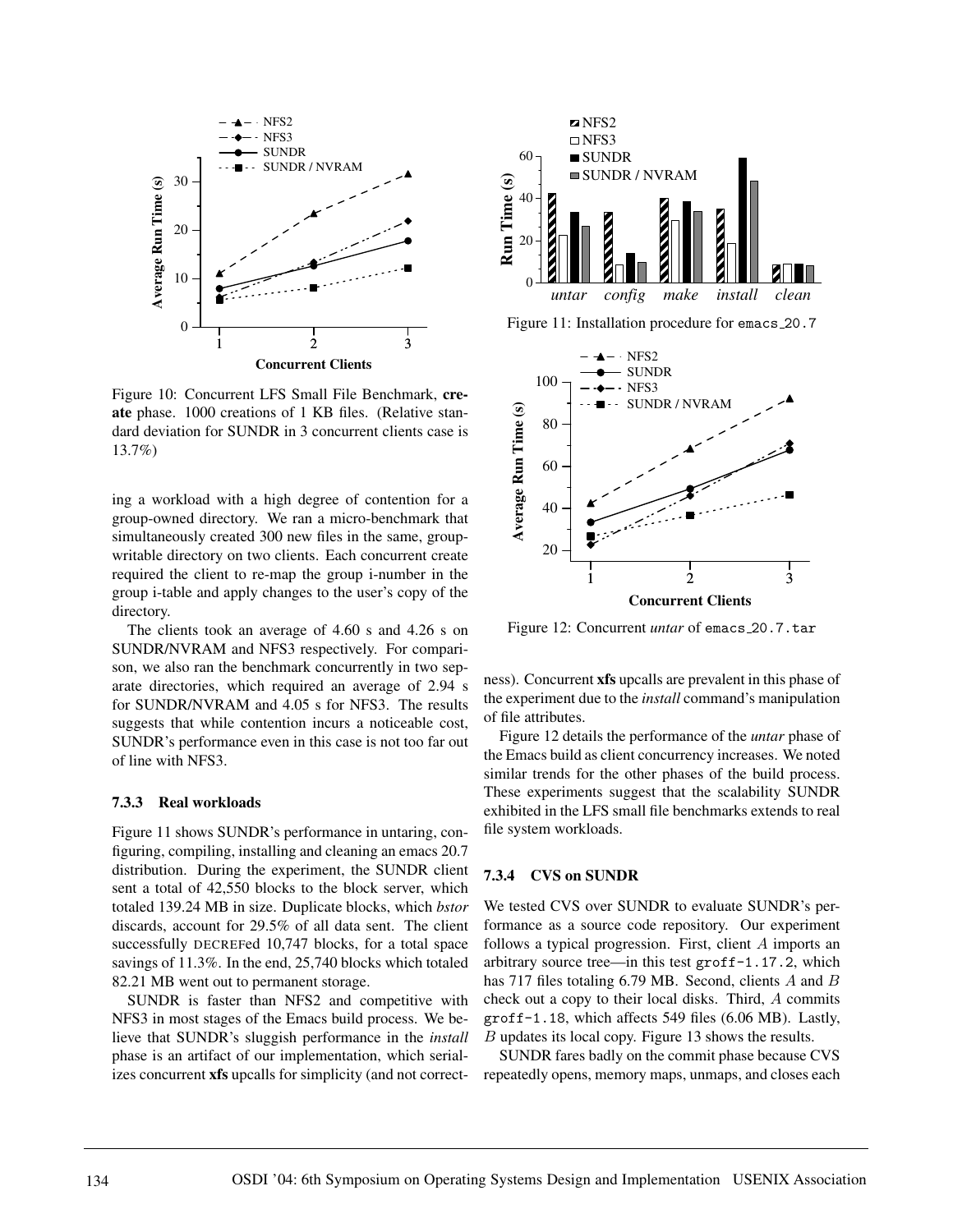| Phase    | <b>SUNDR</b> | <b>SUNDR</b> | NFS3 | <b>SSH</b> |
|----------|--------------|--------------|------|------------|
|          |              | <b>NVRAM</b> |      |            |
| Import   | 13.0         | 10.0         | 4.9  | 7.0        |
| Checkout | 13.5         | 11.5         | 11.6 | 18.2       |
| Commit   | 38.9         | 32.8         | 15.7 | 11.5       |
| Update   | 19.1         | 15.9         | 13.3 | 11.5       |

Figure 13: Run times for CVS experiments (in seconds).

repository file several times in rapid succession. Every open requires an iteration of the consistency protocol in SUNDR, while FreeBSD's NFS3 apparently elides or asynchronously performs ACCESS RPCs after the first of several closely-spaced *open* calls. CVS could feasibly cache memory-mapped files at this point in the experiment, since a single CVS client holds a lock on the directory. This small change would significantly improve SUNDR's performance in the benchmark.

## **8 Related work**

A number of non-networked file systems have used cryptographic storage to keep data secret [5, 34] and check integrity [31]. Several network file systems provide varying degrees integrity checks but reduce integrity on read sharing [25] or are vulnerable to consistency attacks [10, 12, 19]. SUNDR is the first system to provide well-defined consistency semantics for an untrusted server. An unimplemented but previously published version of the SUNDR protocol [16] had no groups and thus did not address write-after-write conflicts.

The Byzantine fault-tolerant file system, BFS [6], uses replication to ensure the integrity of a network file system. As long as more than 2/3 of a server's replicas are uncompromised, any data read from the file system will have been written by a legitimate user. SUNDR, in contrast, does not require any replication or place any trust in machines other than a user's client. However, SUNDR provides weaker freshness guarantees than BFS, because of the possibility that a malicious SUNDR server can fork the file system state if users have no other evidence of each other's on-line activity.

Several projects have investigated storing file systems on peer-to-peer storage systems comprised of potentially untrusted nodes. Farsite [3] spreads such a file system across people's unreliable desktop machines. CFS [7] is a secure read-only file P2P system. Ivy [20], a read-write version of CFS, can be convinced to re-order operations clients have already seen. Pond [27] relies on a trusted "inner core" of machines for security, distributing trust in a BFS-like way.

SUNDR uses hash trees, introduced in [18], to verify a

file block's integrity without touching the entire file system. Duchamp [8], BFS [6], SFSRO [9] and TDB [14] have all made use of hash trees for comparing data or checking the integrity of part of a larger collection of data.

SUNDR uses version vectors to detect consistency violations. Version vectors were used by Ficus [22] to detect update conflicts between file system replicas, and have also been used to secure partial orderings [26, 30]. Our straw-man file system somewhat resembles timeline entanglement [15], which reasons about the temporal ordering of system states using hash chains.

## **9 Conclusions**

SUNDR is a general-purpose, multi-user network file system that never presents applications with incorrect file system state, even when the server has been compromised. SUNDR's protocol provably guarantees fork consistency, which essentially ensures that the server either behaves correctly or that its failure will be detected after communication among users. In any event, the consequences of an undetected server compromise are limited to concealing users' operations from each other after some forking point; the server cannot tamper with, inject, re-order, or suppress file writes in any other way.

Measurements of our implementation show performance that is usually close to and sometimes better than the popular NFS file system. Yet by reducing the amount of trust placed in the server, SUNDR both increases people's options for managing data and significantly improves the security of their files.

# **Acknowledgments**

Thanks to Michael Freedman, Kevin Fu, Daniel Giffin, Frans Kaashoek, Jinyang Li, Robert Morris, the anonymous reviewers, and our shepherd Jason Flinn.

This material is based upon work supported by the National Science Foundation (NSF) under grant CCR-0093361. Maxwell Krohn is partially supported by an NSF Graduate Fellowship, David Mazieres by an Alfred ` P. Sloan research fellowship, and Dennis Shasha by NSF grants IIS-9988636, MCB-0209754, and MCB-0115586.

## **References**

- [1] Apache.org compromise report. http://www.apache.org/ info/20010519-hack.html, May 2001.
- [2] Debian investigation report after server compromises. http:// www.debian.org/News/2003/20031202, December 2003.